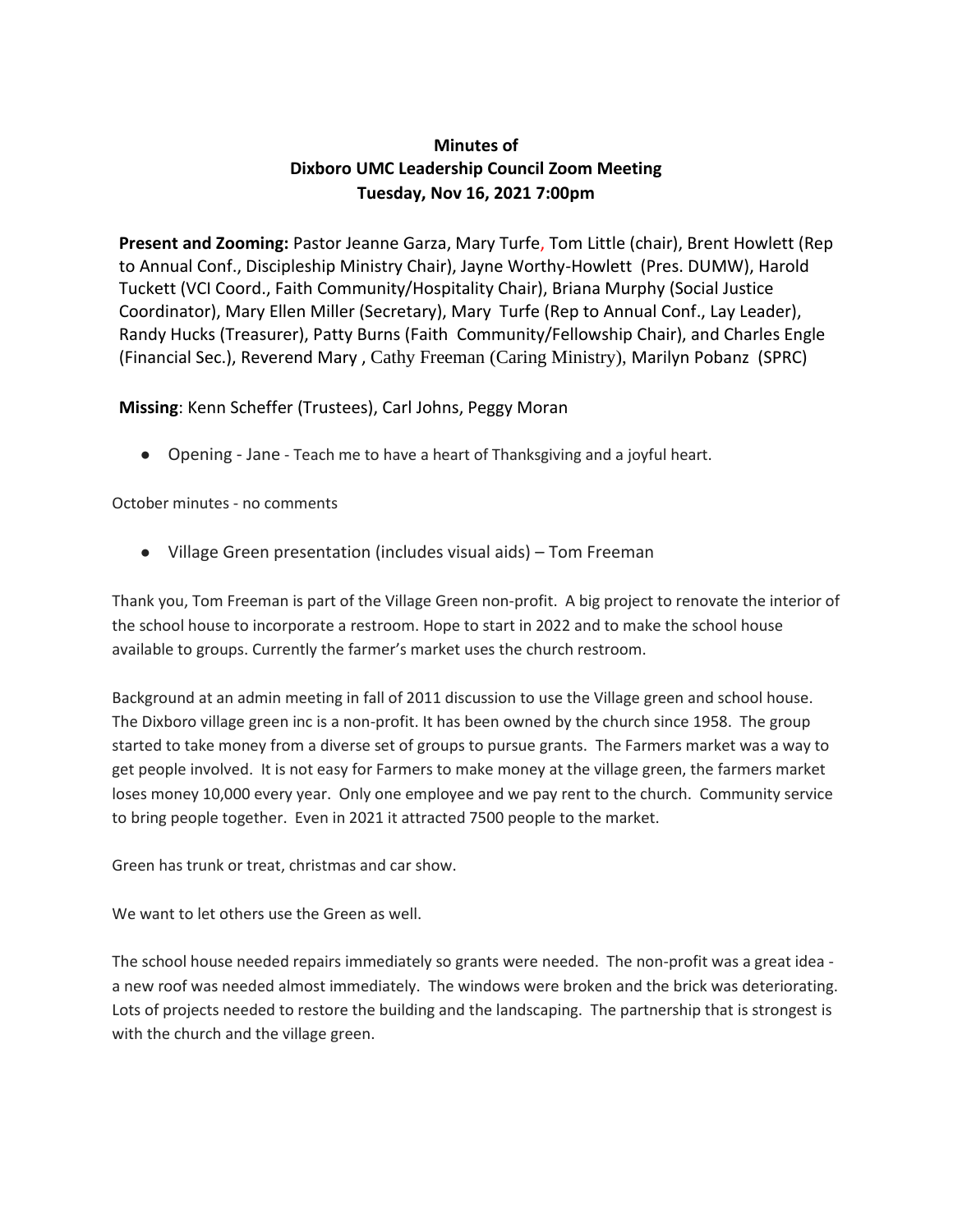Superior township has been a vital partnership in order to get money available for maintenance, improvements, care of the trees, superior township has been cutting the grass for 7 years. Grass is cut to optimize conditions for the farmers market.

The new pavilion was done to make a more usable entertainment venue. The church benefits with services on the village green At the market the band performs on the pavilion. The pavilion was paid for by a lot of people with town of superior putting in the greatest amount.

The town is interested in helping us put in restrooms that are up to code. Seeking a permit to put in a septic system. Expenses are 14000 with two soils tests. We have a tentative permit for a drain field. The drain field will change the way the green works as we will have to ensure cars no longer drive on the drain field.

This is an expensive project - \$150,000 is the range - it is a daunting figure. It is a change to a church owned property. The church will not be putting the bill. The organization has pulled in \$250,000

The township is investing and working to make the building available. There is no public park in this part of the town so its exciting resource. The church has been keeping the property open since 1958.

The south portion of the school house will be a restroom on the west side and a utility room on the east side. The entryway will be widened to restore the building to its original look.

Budgets are reasonable estimates -

Becky Horvath told Tom he needed a way to post information about the events happening on the green. During a market - Becky donated money towards a message center. The message center will be placed on the sidewalk to the green - its a park type message green. Installation will occur after the drain field is finalized.

The Michigan one room school house association nominated us for school house of the year. The school house one a plaque for one room school house of the year. It thanks the church for the stewardship of the building.

Brie concerned about historic designation - The school house is a historic place but restoring door and interior is not an issue.

Playground is being left alone.

● Proposal from the Altar Guild (attached)

Altar Guild wants to buy a new tree - Pastor Jeanne wants to buy a new tree - valid reasons, but Rev MAry has been working with children on a new project. Is the tree still viable? The lights are broken -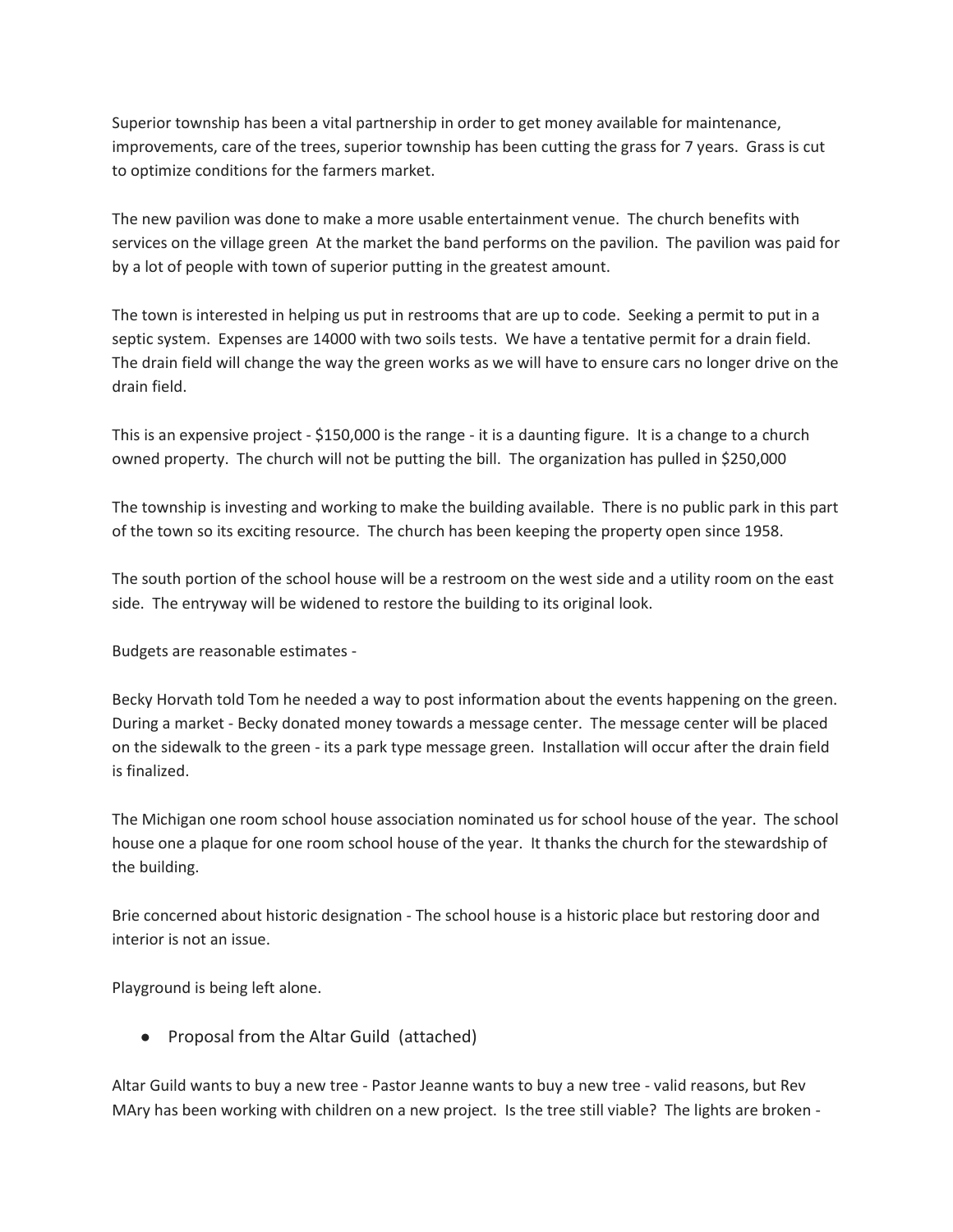but temp lights could be put on it. Issue is Rev Mary wants to do something with Pat says tree can not go up till first of Dec. Rev Mary knows the tree is heavy so she will find help to put it up. Maybe we could get a sale tree after the holidays. One issue is who is going to pay for the tree. The altar guild has 1622.98 so there is money to buy the tree. The guild does not have an annual fund, but they do have a dedicated fund. No objection to purchasing a tree - coordinate time.

- Kenn Scheffer, Trustee Chairman sent in the following updates:
	- Rob Chappuis has stepped down from the Trustee Committee. He has served several years and is available for consultation if necessary.
	- Active Trustee membership is: Kenn Scheffer, Carl Johns, Carol Bennett. Given that we have so few trustees we will count on the membership to help with projects as they present themselves. Given the personal situation of the pastor our direct help around the parsonage will be required.
	- Kenn purchased an additional heater for the parsonage breezeway to help keep it warmer in the winter, and will install it soon.
	- New handrails added to the columns of the Southwest entrance for convenience and safety.
	- Kenn is in design mode to supply two custom storage cabinets between the two sinks in the Men's bathroom and Ladies bathroom. Plan to hang another mirror and picture in the Ladies bathroom.
	- Kenn signed a contract with Margolis Companies to provide snow clearing services for the winter and asked them to look at grading the driveway and parking area to get rid of the potholes. While they are a bit erratic in their attention to this task, he promised to take a look at the situation.
	- Barbara and Kenn finished research on the stove for the kitchen. Selection between two high end residential stoves. Both meet our criteria. As far as the double oven unit, we need to buy a commercial unit and the research continues. Consideration for additional fundraising may be needed. The stove will be between \$4700 and \$5,600. The double stack oven unit will be over \$8,500 unless we find a good used one. Delivery times unknown, but no installation until we have both on site. Current stove is working fine and will be used for several classes and casserole baking sessions this winter.
	- The contract to repair the basement leak has been issued to HomeSpec BasementFix. \$3,550. They will notify Kenn when they are able to do the repair; probably not until Spring.
	- We have been passing our quarterly water testing with the County Health Department. The last one for the year will have to be submitted before December 31, 2021.

Randy sent the budget out before the meeting - any questions? No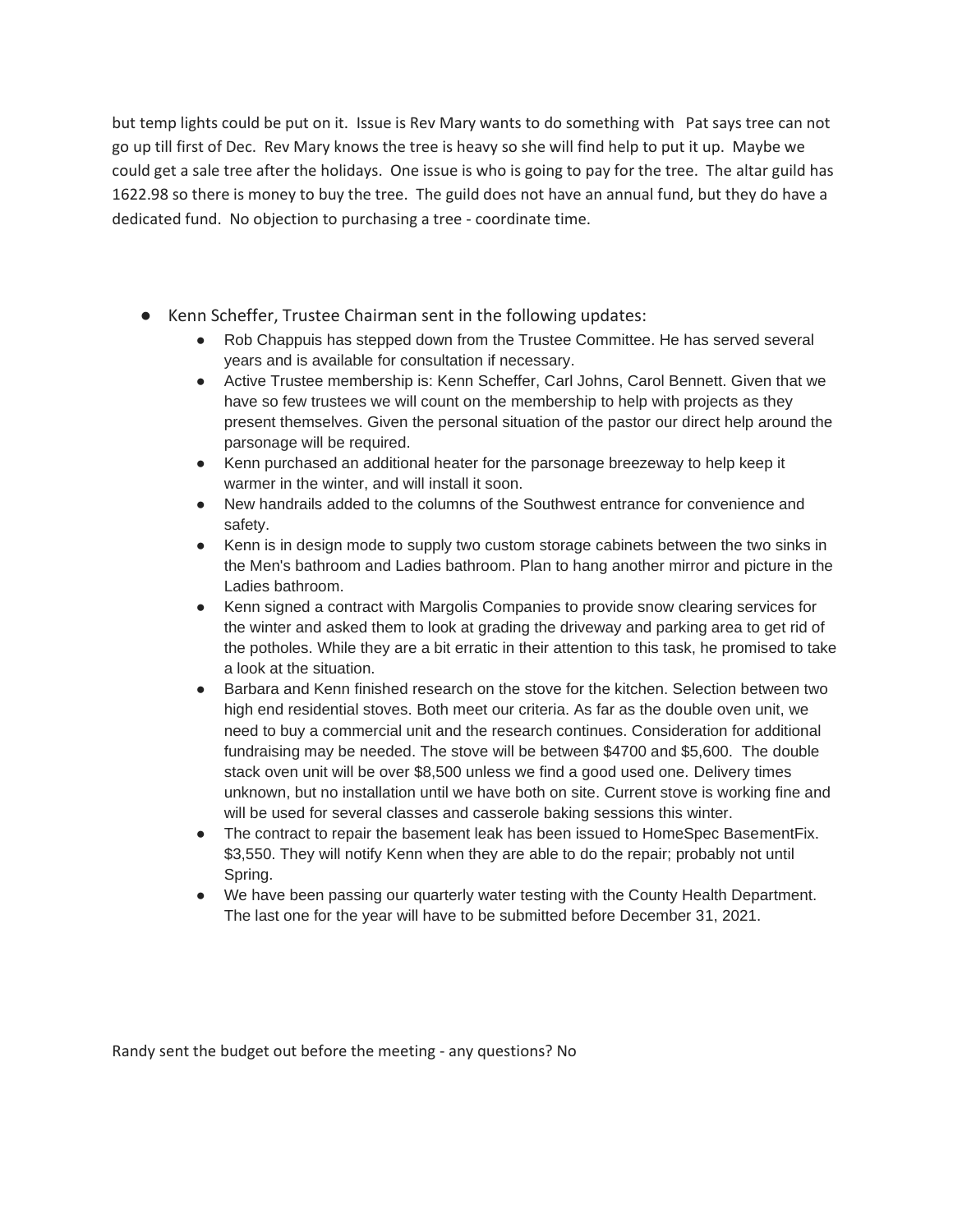Thanksgiving funds are coming in and last week \$230 - assume we get \$600 as he can make sure it happens.

Randy needs receipts for the things that are purchased

Peggy looking into refugee missions and will share in the next few days.

- No updates from Structure Task Force team or Ministry Team
- Any other business

Brent will speak on committee positions

SPRC marilyn they need more people to serve on committees - put out a general call to the congregation. We are not very focused on getting people involved. It is part of faith development to be involved with your church.

Sunday is stewardship so people will bring cards so do a stewardship moment to get people serving on teams.

Maybe over next few weeks put together a video of what the committee is about and play that at services to recruit people. Feature a team each month to get a better sense of what the team does.

Governing boards - missing staff parish people

All the chairs serve on finance

We meet once a month - let them know it is not all consuming.

Santa and cookie walk will be on Dec 11 - Patty Burns is doing the Facebook post of the events. Dec 11 there will be an event between church and Village Green with carolers, tree lighting event, Santa will be there to greet and give kids treat. From 3-7 is a cookie walk - will put up a sign on Plymouth road. Cookie walk benefits SOS diaper pantry - bring diaper package and get a deal on cookies. Tree lighting at 5:45 - booster run for three weeks. Santa 5:30 - 6:30 scheduled and will be ready to work and carolers will be singing at 5;30

Pastor Jeanne - staff talked about Christmas eve service and concern about too many people. We could still have too many people so we decided to have one service on you tube and use fellowship hall as overflow.

Church conference post-poned to Dec 1 st and will be on zoom. 6:30 staff parish and 7:00 is church conference.